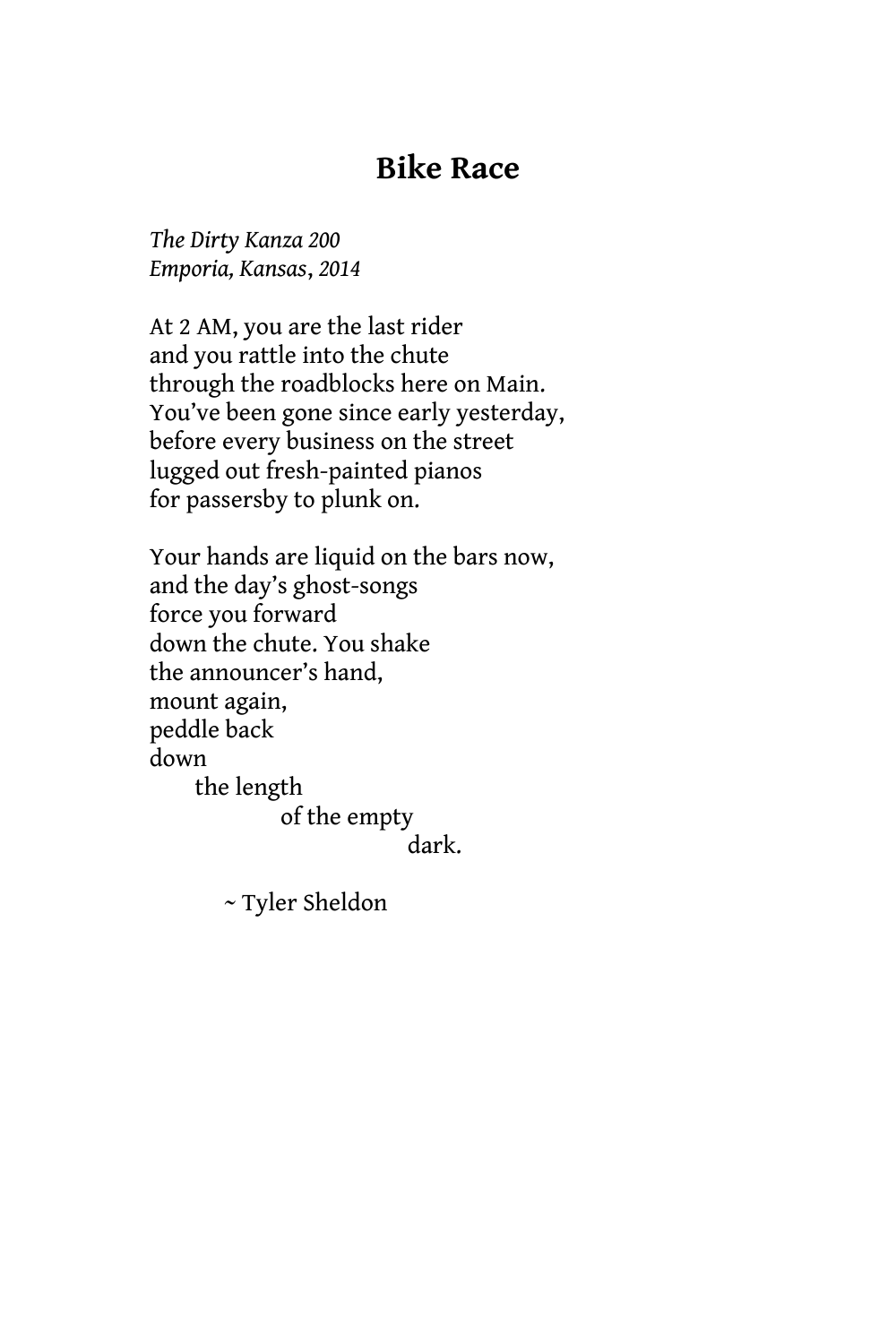# **You Write**

while you listen to a train lowing like cattle for miles across the plains

until it reaches in your window, where you burn night oil, relish the tired burn behind your eyes

as you empty your pen at 2 AM into all the pages of every notebook you own.

The whistle shuffles the pond before your window like dog-eared playing cards.

You can hear each little wave fold neatly into place. Morning finds you

at your desk, your eyes, face stuck to pages, pen empty, dreaming

in words.

~ Tyler Sheldon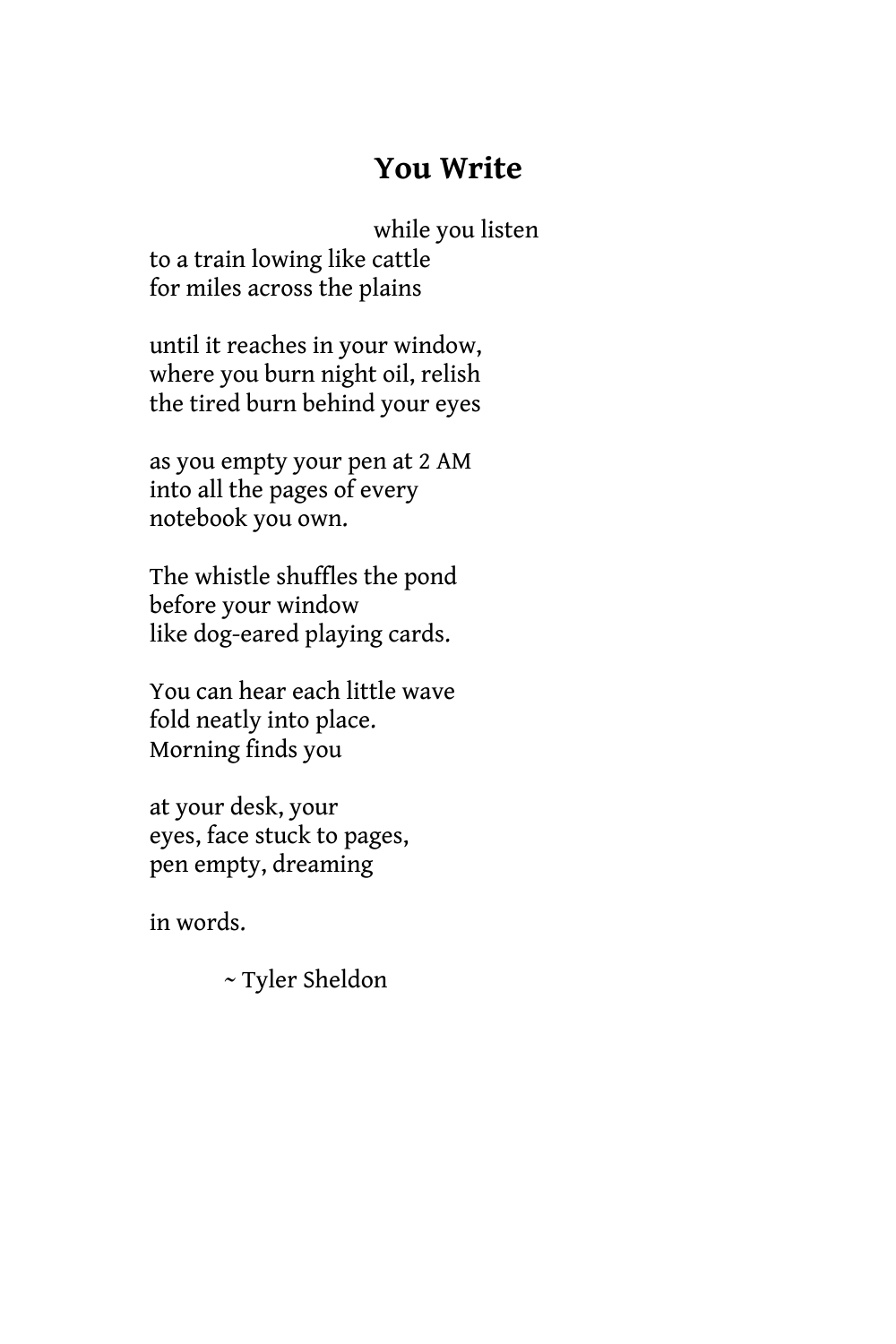### **Home**

The kitchen window I looked through after first moving in to this breaking place has recently become host to a large black bird, and none of us know its name.

It makes the old frame rattle like a smoker's broken lung in the evening as I carve sweet potatoes for tonight's dinner to fry with other like vegetables

and I wonder whether this bird would taste any good if I added garlic or olive oil and invited it, featherless, into the frying pan.

This morning I saw the frame sagging away from the house, found the entry point where the bird had inserted a telephone book and folded a paperback bible

somehow for a nest. Later, I watched it fly up through that larynx of rotting wood. No doubt it will be back to stay.

~ Tyler Sheldon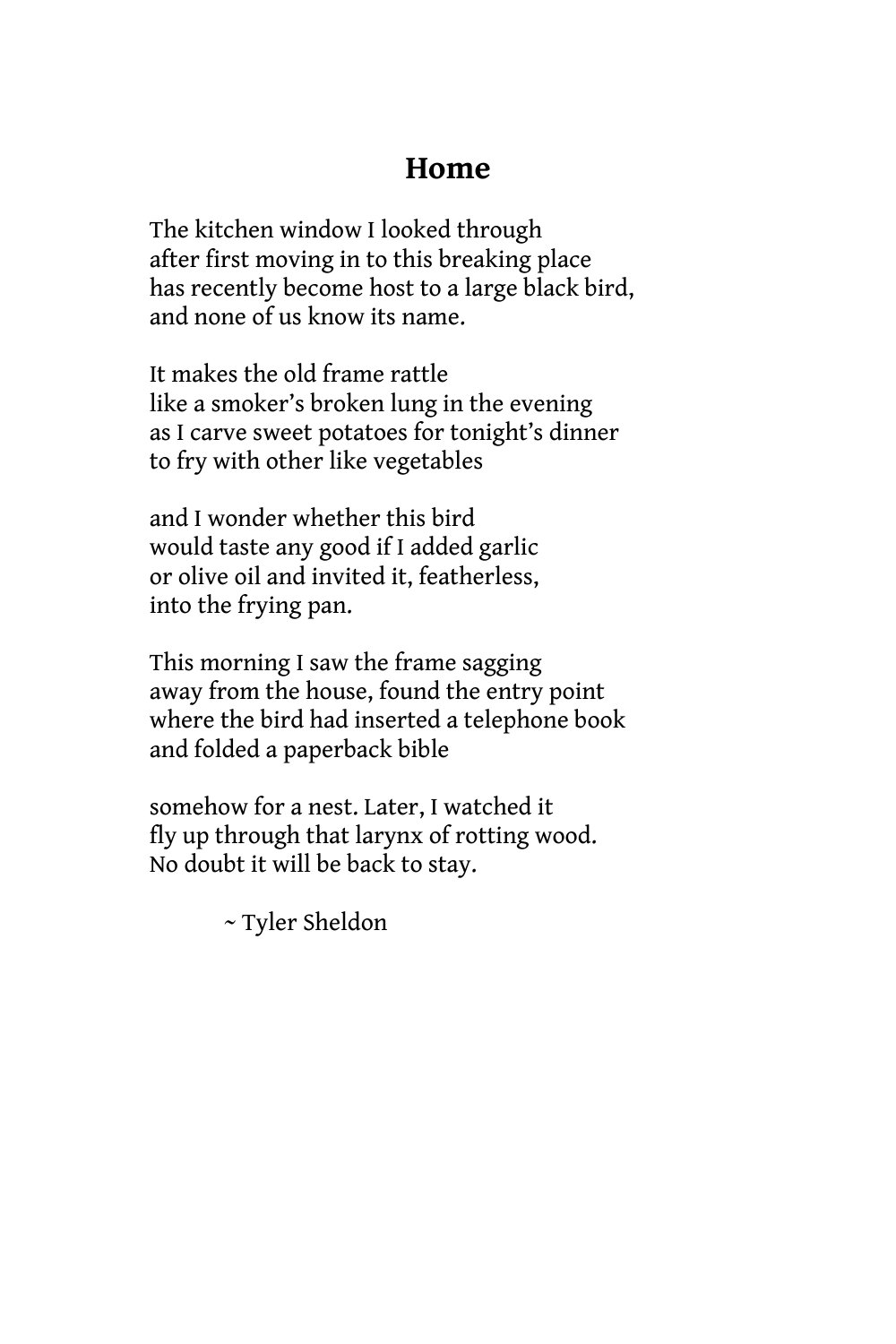# **Watching Sky**

*for Thomas Fox Averill*

Mornings, this farmhouse echoes dusty silence up to where the air is papery as onion skin, and every cloud shudders like a gong.

We wait for our myths to subside: ancient prairie bruin, Fenris, the goat chariots no one rides. We hold our breath. The world starts to turn.

~ Tyler Sheldon

Notes:

Bruin: *Arctodus simus*, a species of bear appearing in North America during the middle Pleistocene, some 800,000 years ago.

Fenris: A monstrous wolf in Norse mythology. Foretold to cause the death of Odin upon the occurrence of Ragnarök.

Goat chariots: In Norse mythology, two goats—Tanngrisnir and Tanngnjóstr—pulled the god Thor's chariot.

#### **Tyler Sheldon** is a graduate student in English at